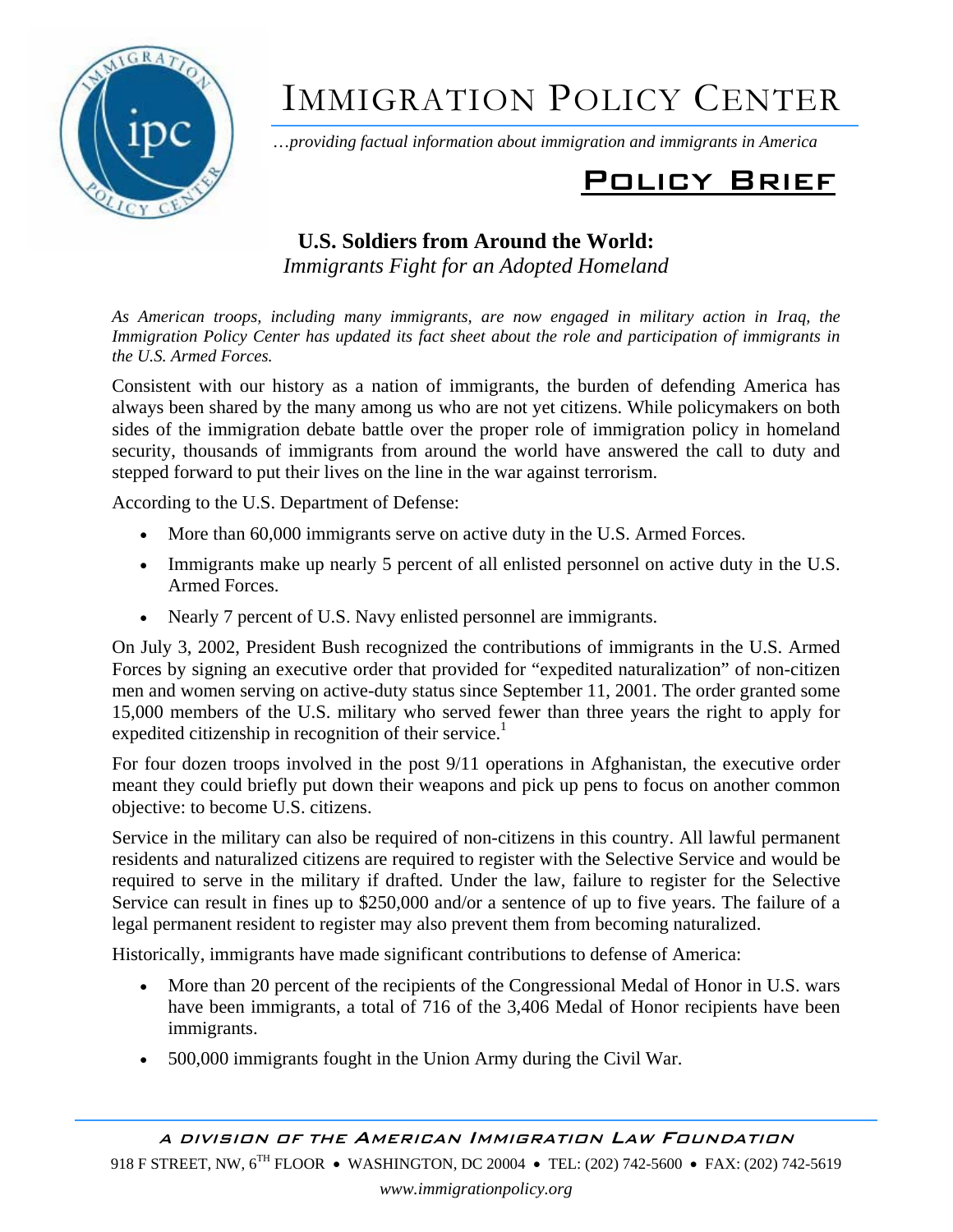- A special regimental combat team made up of the sons of Japanese immigrants was the most decorated of its size during World War II.
- Major U.S. weapons, such as a more advanced ironclad ship, the submarine, the helicopter, and the atomic and hydrogen bombs were developed by immigrants.
- After the passage of Section 329 of the Immigration and Nationality Act, 143,000 noncitizen military participants in World Wars I and II, and 31,000 members of the U.S. military who fought during the Korean War, became naturalized American citizens, according to White House statistics.

#### **A Soldier's Story**

Jamal Baadani is a Sergeant in the U.S. Marine Corp. Born in Egypt, he came to America as a child and joined the military after graduating from high school. He explained what motivated his decision: "…I felt I had an obligation to serve the country that helped give my family a new life. It was my way of thanking America for giving me a country to call home. $"$ 

Among the many contributions of his career, Baadani has fought in combat in Beirut, defended U.S. oil rigs against attacks by Iran, and trained fellow Marines. After September 11, he founded the "Association of Patriotic Arab Americans in the Military," to highlight the service and sacrifice of Arab Americans defending the US. For Baadani, the attacks of September 11 only reaffirmed his loyalty to America. "Even though I share a common ethnicity with those [perpetrators], I am a proud American", said Baadani in a recent interview.

> *"We owe a debt to all of those people wherever they or their parents were born."*

*Secretary of Energy Spencer Abraham (former Sen. MI-R)*

For Amos Dobrowski, a Polish immigrant who signed up at the recruit station in Flushing, images of injustice he saw in the media during the war in Yugoslavia stirred up a desire in him to join the United States military. Fresh out of high school at the age of 17, Dobrowski signed up to a four-year assignment working as a tank gunner in Texas. He plans to attend college in the future with the hopes of studying the military from the perspective of academia.

Erick Mogollon, born in Guatemala City, testified before the Senate about his experience as flight deck chief and aviation warfare specialist aboard the aircraft carrier, the USS John Kennedy. He recalls, "I think one of my best experiences was on the USS John Kennedy because I was in charge of one division where I had people from Korea, I had people from China, I had people from Mexico."3 During Desert Storm, the USS John Kennedy participated in over 120 combat strike missions and flew nearly 4,000 strike sorties.

Not only did Mogollon graduate top in his class during his training, he went on to receive the Commander in Chief United States Naval Forces Europe Leadership Award while serving in Spain. Mogollon is not the only one in his family who has committed his life to service: all three of his brothers are also serve in the armed forces.